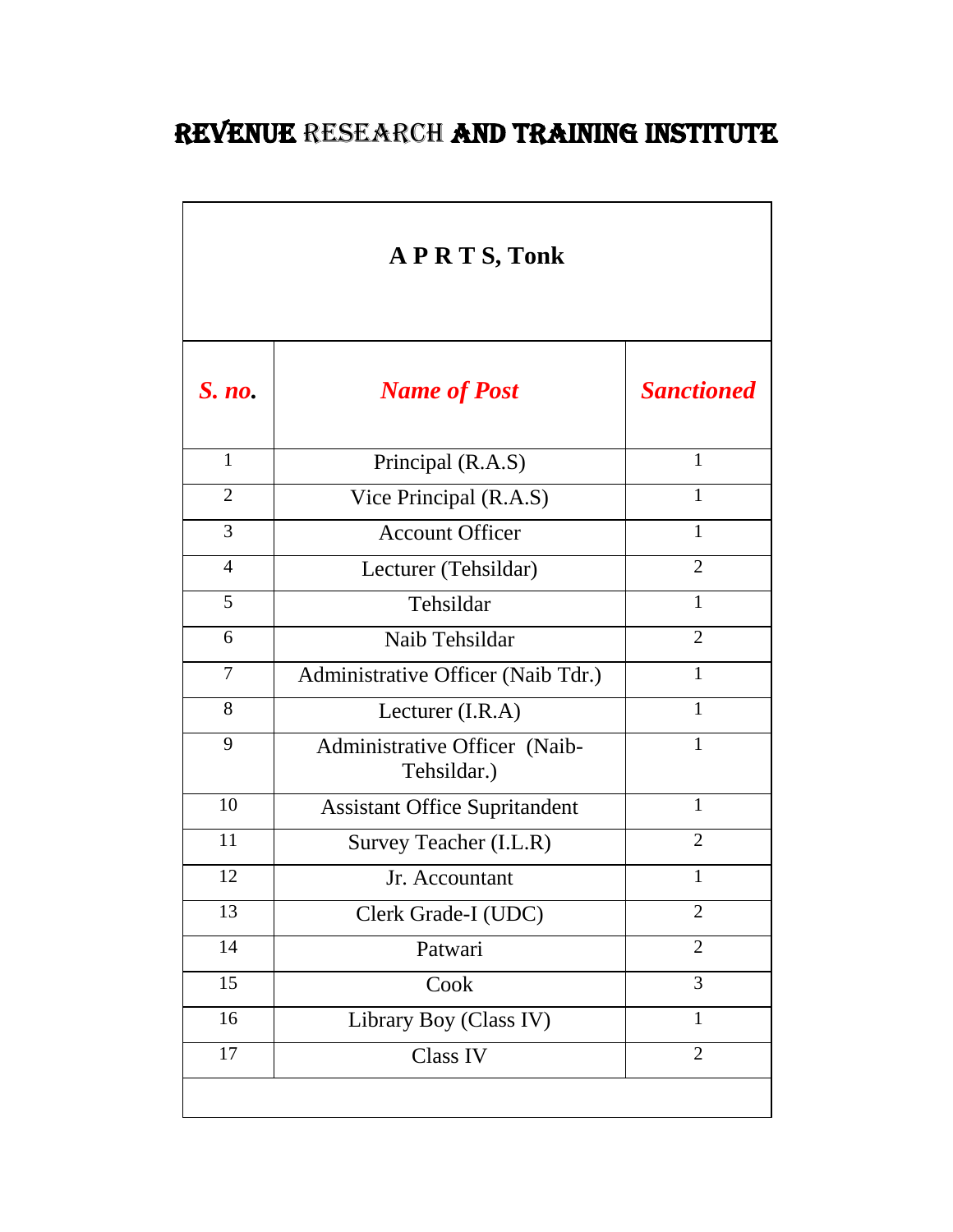| <b>Patwari Training School, Tonk</b> |                                      |                |  |  |
|--------------------------------------|--------------------------------------|----------------|--|--|
| $\mathbf{1}$                         | Headmaster (Tehsildar)               | $\mathbf{1}$   |  |  |
| $\overline{2}$                       | Asstt. Headmaster (Naib Teh.)        | $\mathbf{1}$   |  |  |
| $\overline{3}$                       | Teacher (I.L.R.)                     | $\overline{3}$ |  |  |
| $\overline{4}$                       | I.L.R                                | $\overline{2}$ |  |  |
| $\overline{4}$                       | Patwari                              | $\mathbf{1}$   |  |  |
| 5                                    | Clerk Grade-II (LDC)                 | $\mathbf{1}$   |  |  |
| 6                                    | <b>Class IV</b>                      | $\overline{2}$ |  |  |
|                                      | <b>Patwari Training School, Kota</b> |                |  |  |
| $\mathbf{1}$                         | Headmaster (Tehsildar)               | $\mathbf{1}$   |  |  |
| $\overline{2}$                       | Asstt. Headmaster (Naib Teh.)        | $\mathbf{1}$   |  |  |
| $\overline{3}$                       | Teacher (I.L.R.)                     | 6              |  |  |
| $\overline{4}$                       | I.L.R                                | $\overline{2}$ |  |  |
| 5                                    | Patwari                              | $\mathbf{1}$   |  |  |
| 6                                    | Clerk Grade-II (LDC)                 | $\mathbf{1}$   |  |  |
| 7                                    | Class IV                             | $\overline{2}$ |  |  |
|                                      |                                      |                |  |  |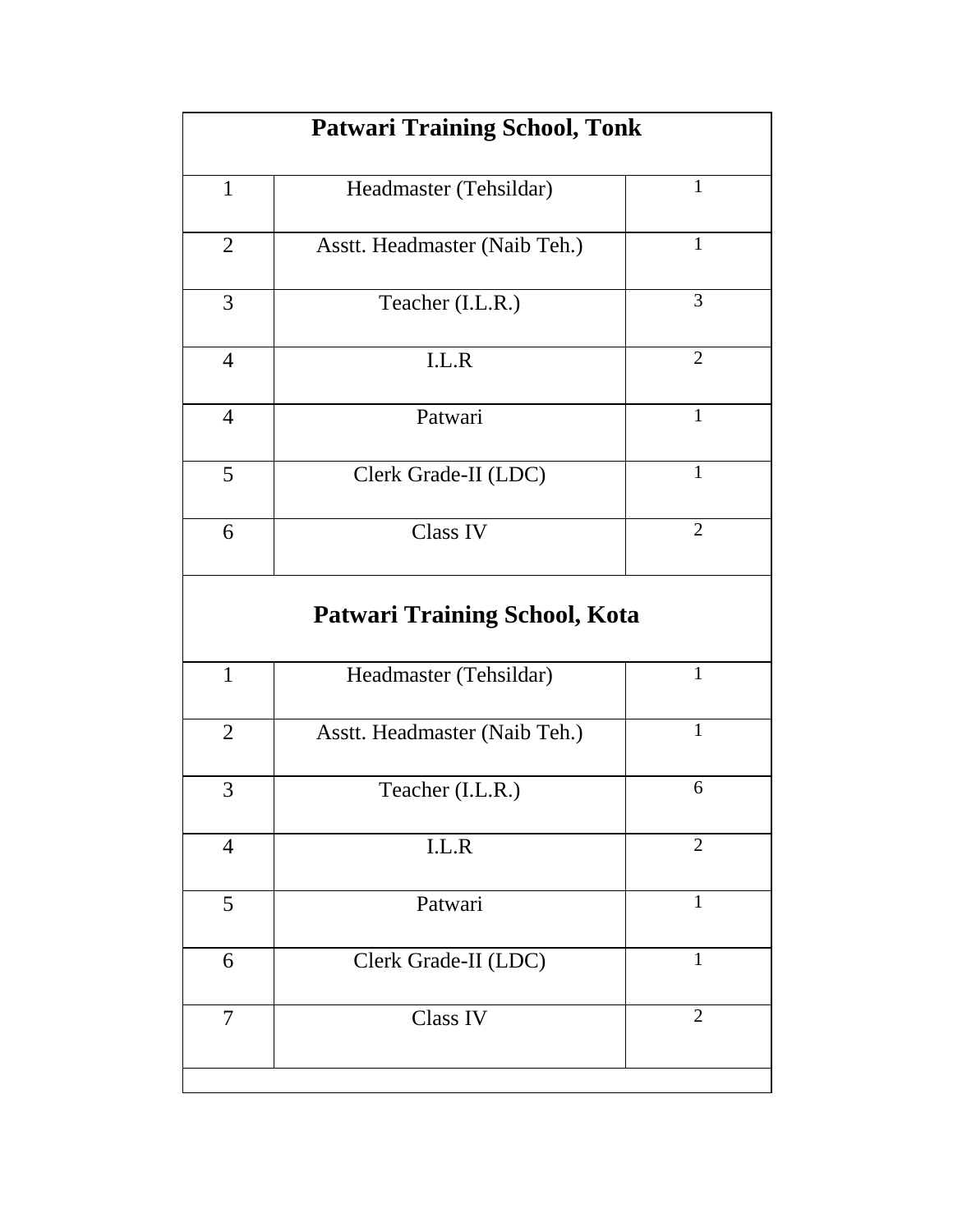|                | Patwari Training School, Devkhera (Alwar) |                |  |
|----------------|-------------------------------------------|----------------|--|
| $\mathbf{1}$   | Headmaster (Tehsildar)                    | $\mathbf{1}$   |  |
| $\overline{2}$ | Asstt. Headmaster (Naib Teh.)             | $\mathbf{1}$   |  |
| 3              | Teacher (I.L.R.)                          | 6              |  |
| $\overline{4}$ | I.L.R                                     | $\overline{2}$ |  |
| 5              | Patwari                                   | 1              |  |
| 6              | Clerk Grade-II (LDC)                      | $\mathbf{1}$   |  |
|                |                                           | $\overline{2}$ |  |
| $\overline{7}$ | Class IV                                  |                |  |
|                | Patwari Training School, Debari (Udaipur) |                |  |
| $\mathbf{1}$   | Headmaster (Tehsildar)                    | $\mathbf{1}$   |  |
| $\overline{2}$ | Asstt. Headmaster (Naib Teh.)             | $\mathbf{1}$   |  |
| 3              | Teacher (I.L.R.)                          | $\overline{2}$ |  |
| $\overline{4}$ | I.L.R                                     | $\overline{2}$ |  |
| 5              | Patwari                                   | $\mathbf{1}$   |  |
| 6              | Clerk Grade-II (LDC)                      | 1              |  |